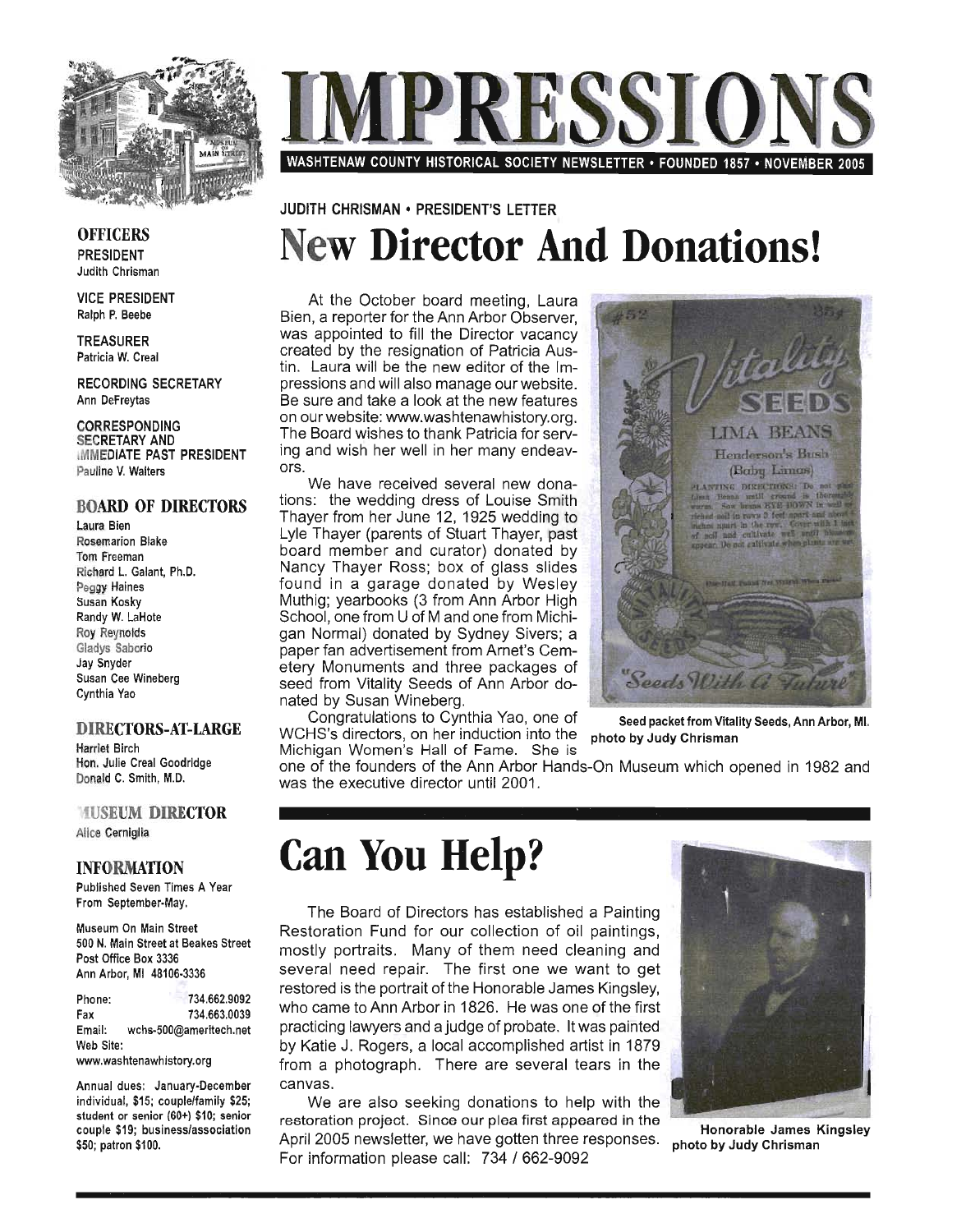# H.MARK HILDEBRANDT • SPEAKER LAURA BIEN **Trains And Trolleys Of Ann Arbor**



A streetcar travels down North Main, past a child staying well out of its way. Photos from Ross Campbell collection of images from Bentley Historical Library

# **A TEEN SALVAGES THE PAST**

The sixteen-year-old boy stopped his bike in a forlorn area off Telegraph Road near Pontiac. He peered intently at the rusted metal abandoned diner, its broken windows conduits for the wind. Already a train nut in high school, the boy recognized the dead diner as a onetime early 20th-century interurban rail car, later converted to a greasy spoon and now, at mid-century, a forgotten ruin.

The boy looked around: the coast was clear. He crept up to the structure, stashed his bike, and tested the door, which gave. He slipped into the dusty car and examined the interior, faded and aged by years of weather. Exploring, he pried up one of the window-ledges. In the niche underneath, he spotted an original fare card, decades old, from the days when interurbans ferried Ann Arborites all over Southeastern Michigan.

This fare card is now an item in the extensive rail-related collection of Ann Arbor Train and Trolley Watchers founder and retired local pediatrician Mark Hildebrandt. Decades after his boyhood exploration of the dead diner, Hildebrandt gave an October 16, 2005 talk on local trolleys and interurbans with all the enthusiasm of a 16-year-old discovering treasures.



# **THE EARLY DAYS**

Beginning in 1890 and continuing until the 1920s, Ann Arbor public transportation consisted of an intracity streetcar perambulating in a loop around the downtown and campus area, and access to the extensive interurban rail car lines that connected the city to Jackson, Chelsea, Saline, Detroit, and other communities. Hildebrandt showed a slide of the earliest streetcar, an elegant 1890 wooden model. The slide was' made from "a glass plate that was uncovered by Sam Sturgis when he was doing his efforts to bring up pictures of early Ann Arbor," noted Hildebrandt.



FIRST ELECTRIC CAN BETWEEN **VPS I L.ANT t AND ANN AAIIOR** 

Ann Arbor's first electric streetcar, at State Street and North University. Photos from Ross Campbell collection of images from Bentley Historical Library

Built in 1890 by a group of investors, the electric city streetcar ran on rails, drawing its power from a pole reaching upwards to overhanging electric lines. This five-car operation ran from the Michigan Central station (now the Gandy Dancer), up Detroit Street to north on Catherine, south on Main to East William, east to State Street, south to Monroe and on to East University Avenue and Hill St. Hildebrandt dis-

DJ&C Fare receipt. Photo by H. Mark Hildebrandt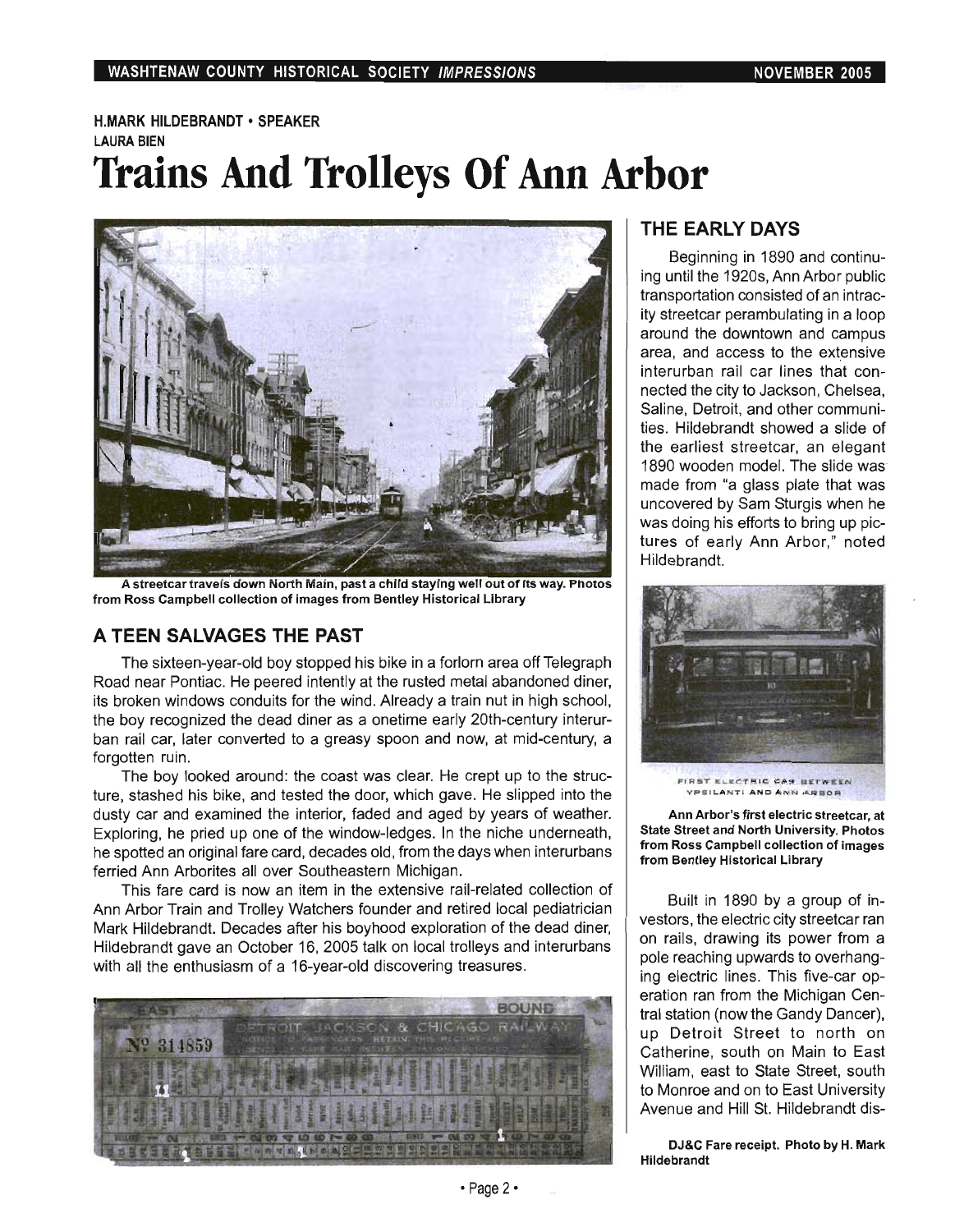played a slide of the route looping through town.

The curving driveway at Hill and Washtenaw, just behind the famous "Rock" painted almost daily by U-M students, marks part of the route. Hildebrandt showed a shot of the curving drive, saying, "The car line came around here, and you can still see the cracks in the pavement where the rails were ripped up in 1942 for scrap iron for the war. And this was Washtenaw, with the car tracks down the [middle]-looks like it was a dirt road." From Hill, the cars ran up Washtenaw to North University, south on State, and ultimately back to Detroit Street, where the onetime track route, patched with brick, is clearly visible in Detroit Street's cobbles next to Argiero's. The cars' home was a car-barn opposite the present-day Treasure Mart. A separate line covered west Huron and Packard.

In 1894, a disastrous car-barn fire burned all 5 of the cars. The streetcar was out of business for a couple of years, until new cars were purchased.

Two sorts of seasonal cars were used: the open (windowless) car for summer, and the closed car for winter. In the summer, people enjoyed riding the open cars around town to cool off from their non-air-conditioned homes. Hildebrandt showed a shot of one such open car. "These had seats all the way across, 'toast rack,' they called them, and there's the running board." The running board was an exterior platform running the length of the car from which the conductor collected fares. In the winter, some closed cars had stoves aboard, with the stovepipe poking through the roof. Hildebrandt pointed out examples of each car's two-man crew of motorman and conductor.

Ann Arbor's streetcar ran from 1890 until January of 1925, when a second fire destroyed the new car barn at Wells and Lincoln, by the present-day Burns Park. Five of the six existing cars were saved, but since the streetcar wasn't earning much money, a decision was made to shift to buses. As a memorial to their demise, the streetcars formed a parade for one last trip. On the side of the cars hung banners saying, "Goodbye Folks: It's the Scrap Heap for Mine" [sic].

### **THE INTERURBANS**

As the Ann Arbor streetcar moved people around town, at the same time busy interurbans, zipping along at 40 to 60 miles an hour, shuttled Ann Arborites to neighboring communities all over southeastern Michigan and beyond. You could even take the interurbans to Chicago—if you didn't mind a week-long journey by way of Dayton.

In 1891, Ann Arbor Courier editor, longtime U-M regent, and town promoter Junius Beal and friends built the state's first interurban. The steampowered line between Ypsi and Ann Arbor was named the Ann Arbor and Ypsilanti Electric Railway, soon nicknamed the "Ypsi-Ann." Hildebrandt showed a picture of Beal. "He was a bicycler, and he and his friends would spend the summer in Europe, cycling around Europe, and a number of these steam dummies [trains] were built out from the main part of town of many of the cities in Europe." Beal brought the idea home. The venture was successful, and in 1895 the line was converted from steam to the much cleaner electricity. The route ran from Harriet Street, on Ypsilanti's south side, to north on Washington, west on Cross to Packard, and stopped at the then-Ann Arbor city limit at Packard and Brooklyn.



This view of Ypsilanti's Washington Street shows the interurban's tracks in the cobbled street and the wires overhead. Photos from Ross Campbell collection of images from Bentley Historical Library

The line's car barn occupied the north side of Michigan Avenue just east of Huron Street and the river in Ypsilanti. "The back of the car house had the generators, steam generators, for the entire line all the way out from Detroit to Ypsilanti, Ann Arbor, and Jackson," noted Hildebrandt. One slide shows that the site is now a car dealership. The power generated by the power plant was relayed along the lines by electrical wires leading to substations every 10 or 15 miles, which served as transformers converting the powerful AC current to the milder DC current used by the cars. Hildebrandt showed a modern-day picture of one substation, noting "this is the building that still exists at Lima Center, which was the interurban substation between Ann Arbor and Chelsea."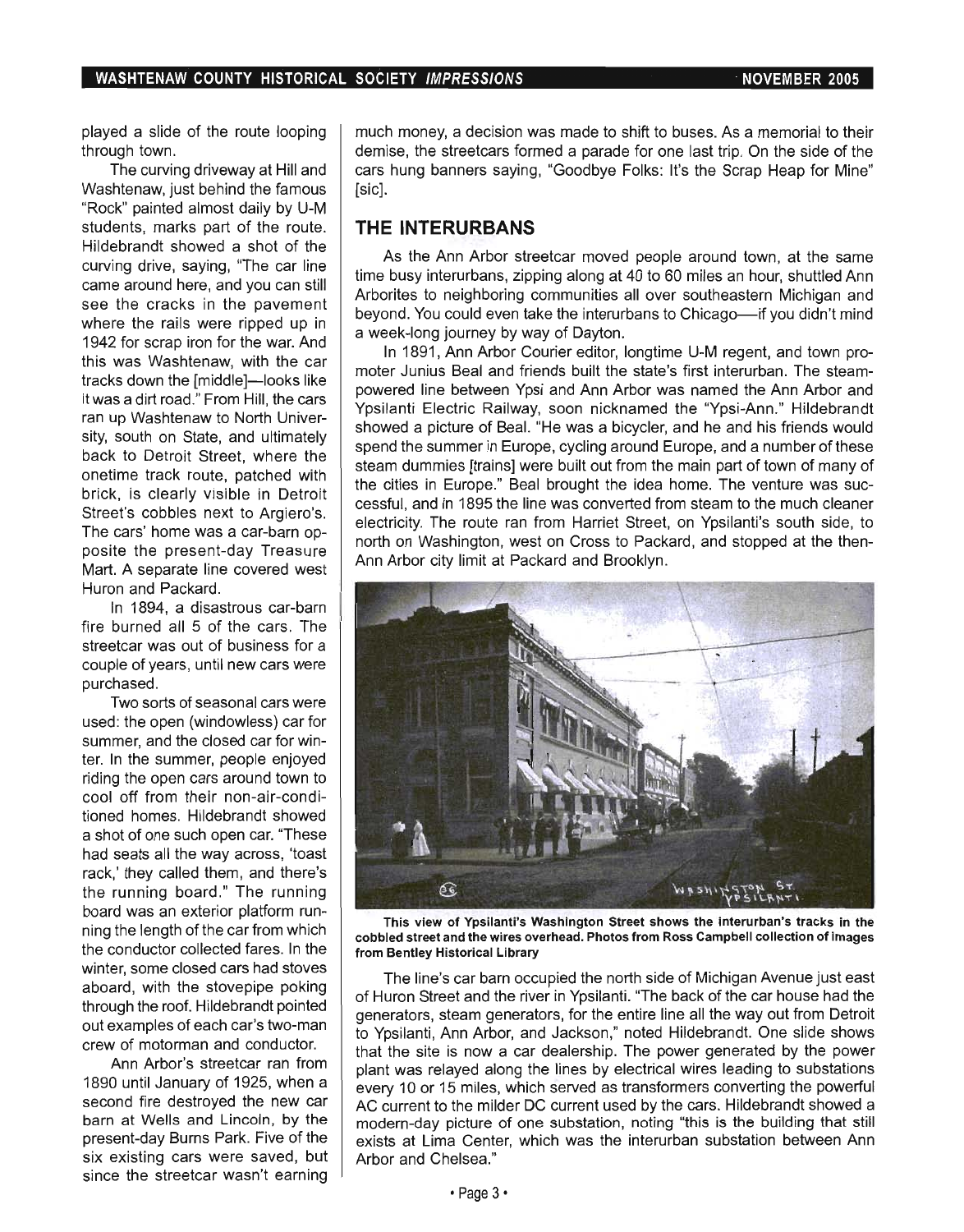### WASHTENAW COUNTY HISTORICAL SOCIETY IMPRESSIONS NOVEMBER 2005



An interurban on Congress St. (now Michigan Ave.) in Ypsilanti rolls past its nemesis, the automobile. Photos from Ross Campbell collection of images from Bentley Historical Library

The Ann Arbor and Ypsilanti Electric Railway Company expanded in 1897 with a line following the south side of Michigan Avenue into Detroit, changing its name to the Detroit, Ypsilanti, and Ann Arbor Electric Railway. It opened a new station at Main and Huron (now the Greyhound bus station). A line was built between Ypsilanti and Saline in 1899, and the DY&AA extended a branch to Jackson in 1901.

This local network fitted into a vast system of interurbans in Southeastern Michigan run by a company called Detroit United, who also ran Detroit's intracity streetcars. DU's lines extended to Imlay City, Port Huron, Flint, Pontiac, Toledo, and elsewhere. In 1907, DU bought the entire local Ann Arbor-Ypsilanti-Jackson system, as well as Ann Arbor's intracity streetcars. Though the interurbans were profitable, Ann Arbor's intracity streetcar was not. As a result, Detroit United didn't do much to maintain Ann Arbor's internal streetcar system. If a new car was needed, DU would often supply an old one recycled from some other line, instead of a new one.

### **DANGEROUS TRANSPORTATION**

Streetcars were dangerous because of their weak brake. This was merely a hand brake that the motorman would hurl his weight against in an attempt to stop the car. Hildebrandt showed a slide of a car whose front end held a large scoop made of L-shaped wire bars. "Up at the front, we had a fender, or you want to call it a "peoplecatcher," not like the cow-catcher on a locomotive, but this little wire basket. The front of it would knock someone off their feet, and then they fall against this protective thing, so that they weren't going to be crushed under the wheels."



Ann Arbor street car at Main and Huron, showing the "people-catcher. Photos from Ross Campbell collection of images from Bentley Historical Library

Though well-meant, a speeding rack of metal bars slamming into people is not exactly what we think of today as a safety device.

Local interurbans were involved in two major accidents. One involved the freight car service that the interurbans ran at night, after passenger service ended for the day. On August 5, 1927, two sets of two cars were pulled uphill on Huron to a siding in modern-day Veteran's Park. As the cars were being recoupled at the siding, they slipped loose and began rolling back downhill, faster and faster as they traveled the mile back to downtown. At Main Street, where the track curved, the cars jumped the track and smashed into the Farmer's and Mechanic's Bank at Main and Huron, demolishing the bank's entire facade.



A dramatic night-time shot of the destruction to the Farmer's and Mechanic's Bank near Huron and Main. Photos from Ross Campbell collection of images from Bentley Historical Library

Tragedy struck in 1917 on the interurban line between Ann Arbor and Chelsea. As the regular interurban left the Chelsea station and headed into the country, an extra car from Fort Custer headed towards Chelsea on the same line. The cars collided head-on, killing 17 people. One of the fatalities was Theodore Stanger, father of longtime Ann Arbor News photographer Max Stanger. Theodore Stanger had written some novelettes, and one features the interurban station in downtown Detroit. "Little did he know he was going to be wiped out by an interurban accident," noted Hildebrandt.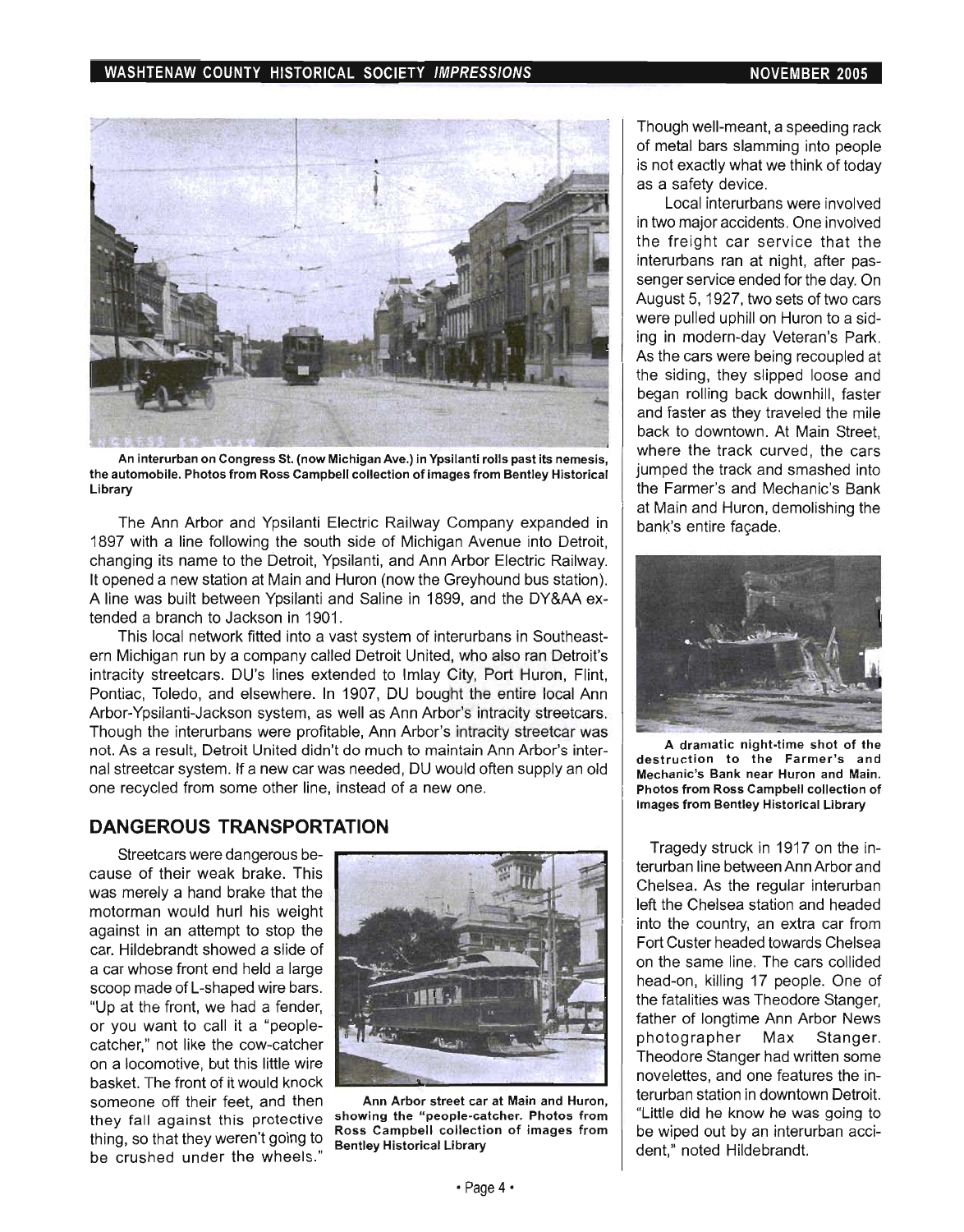## **END OF THE INTERURBANS**

The interurbans stopped running in the end of 1928, and they still ran freight service for another year, and the tracks stayed in the pavements of the towns all along the way-in 1942 for the scrap drive for the war effort they pulled up the track," said Hildebrandt.

Though the interurbans and streetcars vanished shortly before the Depression, one tiny local rail line continued operation from 1915 until 1969. Hildebrandt showed a slide of a squat, powerful-looking engine. "That was the University of Michigan electric railroad, and here's the electric engine that they bought in 1915, to carry the coal cars up from the Michigan Central railroad." Beginning at the Michigan Central line just north of the hospital complex, the U-M line curved up onto campus and ended at the stili-existing powerhouse, where coal-fired boilers generated steam that was piped all over campus. The line replaced the electric engine with a gas engine, which, it turns out, could only push one coal car at a time. "So when they found this wasn't working very well. they bought a 55-ton surplus US Navy General Electric diesel engine, which could then run two cars up the hill," said Hildebrandt, showing a slide of a boxy, powerfullooking engine.

Hildebrandt ended his talk with a wrap-up of successful modern-day light rail systems in Chicago, Pittsburgh, and San Diego, pointing out one sign on a car that says, "Take Twice a Day to Relieve Congestion." As Southeastern Michigan struggles with clogged freeways and ever-expanding commute times, one wonders if our onetime system of fleet interurbans and convenient streetcars might possibly rise again.

# ALICE CERNIGLA • WCHS MUSEUM ON MAIN STREET OCTOBER 26, 2005 •• JANUARY 18, 2006 **The Sewing Arts**

What kind of needlework did your mother, grandmother, great-grand relations do? Did they enjoy it, hate it, have to do it, or look forward to the time they would spend with a needle.

Needlework is the thread that connects women through all the centuries of our history, no matter how much our lifestyles change. We have always shared that passion or, at times, the necessity. Needlework has been represented in and throughout history in some form or other. The likes and attitudes of the current time make way for changes and innovations in design and technique. Some die out but all or almost all have left their mark. This is the only way that women through the centuries can connect.

In the Sewing Arts exhibit, we will be displaying examples of needlework from our collection and using them to tell the history of needlework in America. Each piece tells a story of the customs and fashion of the time it was made. We have some history of the provenance of the pieces but it would be more informative if we could ask the makers the story behind their pieces. Let this be a lesson to the future. Don't forget to document your work. Sign or label your pieces and keep a journal-written photographs. Tell your stories to your children so that we can continue to be united with our embellished past.

Dress with handmade lace and embroidery belonged to Mrs. Filibert Roth, wife of the founder of U. of M. School of Forestry. photo by Judy Chrisman



Framed Battenburg lace and pillow for making bobbin lace. photo by Judy Chrisman



Samples of needlework. photo by Of Judy Chrisman

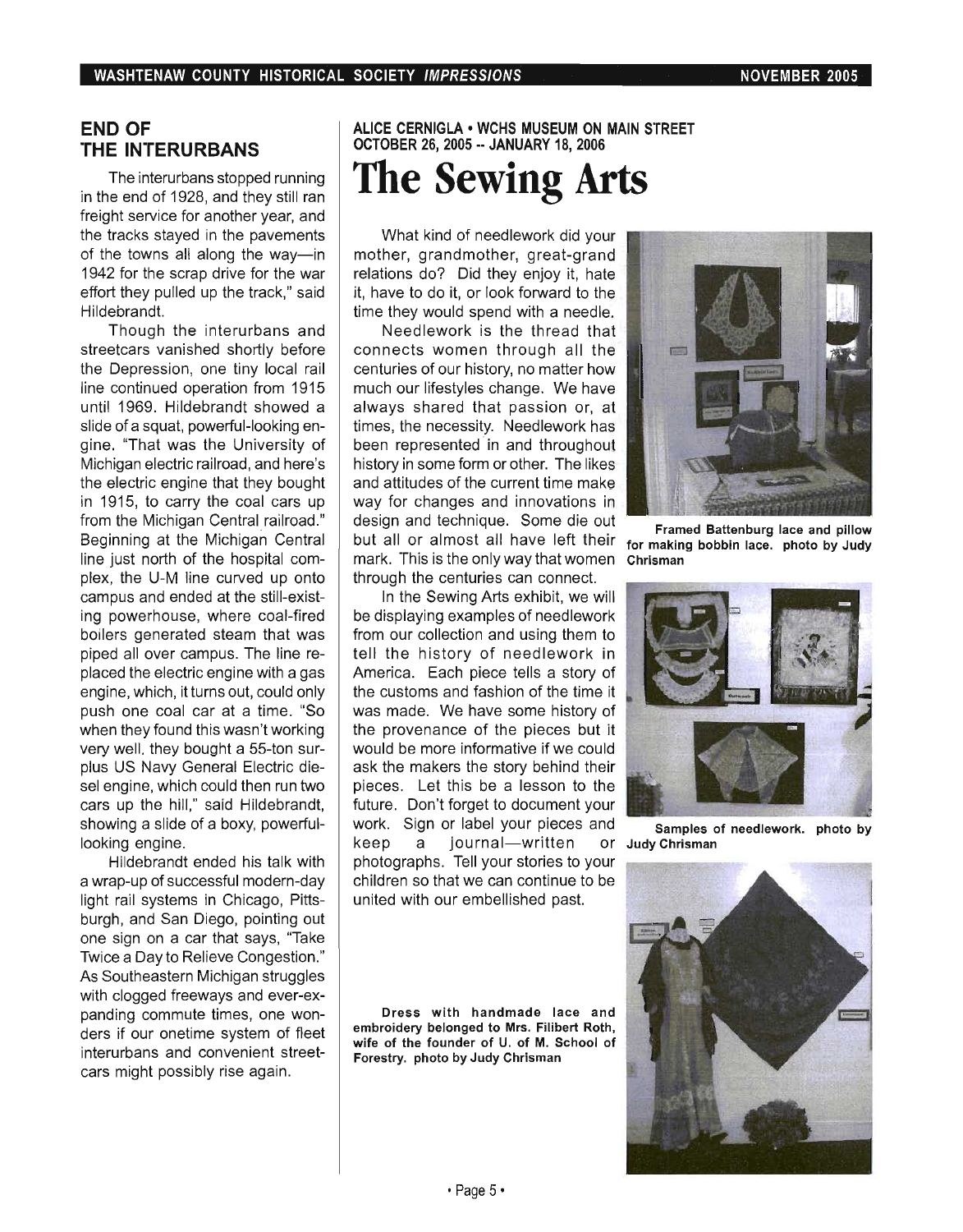# Announcements

# WATERLOO AREA FARM MUSEUM "CHRISTMAS ON THE FARM."

9998 Waterloo-Munith Rd., Waterloo Twp. (517) 596-2254. Saturday, December 3, 10 a.m.-5 p.m.,

### & Sunday, December 4, noon-5 p.m.

Tour the various buildings on the grounds, see traditional German decorations, examine hearth cooking in the little log cabin, and tour the big farmhouse where costumed interpreters discuss the various rooms. Don't forget to ask for the grim story behind the wooden wheelchair in the attic.

# KEMPF HOUSE MUSEUM "GERMAN CHRISTMAS OPEN HOUSE."

312 S. Division St., Ann Arbor. (734) 994-4898.

Weekends, December 3, 4, 10, & 11, 1-4 p.m.

See traditional German decorations and 19<sup>th</sup>-century period furnishings throughout the house. Make sure you catch the traditional German feather tree.

# COBBLESTONE FARM "COUNTRY CHRISTMAS."

2781 Packard Rd., Ann Arbor. (734) 994-2928.

Sunday, December 4, noon-4 p.m.

See nineteenth-century Christmas decorations and pioneer cooking demonstrations, and enjoy live music. Costumed interpreters give tours of the farm house and log cabin (don't forget to visit the animals in the barnyard).

# GENEALOGICAL SOCIETY OF WASHTENAW COUNTY, MICHIGAN

Education Center Auditorium Parking Lot P, St. Joseph Mercy Hospital Campus 5305 Elliott Dr., Superior Township, Michigan

Sunday, December 4, 2005 1:30 p.m.

Karen Drugman will present "Dying to Get In There." The class to follow will be a panel of GSWC members on Getting Organized.

### Sunday, January 22, 2006 1:30 p.m.

Dr. Brian Dunnigan, curator at the William L. Clements Library at U of M, will speak on "Michigan Maps." The class to follow will be a panel of GSWC members sharing information about Researching in Pennsylvania.

## RENTSCHLER FARM MUSEUM "CHRISTMAS ON THE FARM."

7640 E. Michigan Ave., Saline. (734) 769-2219. Saturday, December 10, 11 a.m.-4 p.m.,

& Sunday, December 11,1-4 p.m.

See Depression-era decorations and period cooking demos in this century-old sheep farm. Refreshments

# In Memoriam

Dorothy Ellen Lyndon Wilkins, a member of WCHS and mother of WCHS treasurer, Patricia Wilkins Creal and grandmother of directorat-large, Julie Creal Goodridge, died on October 4, 2005. She was born October 11, 1914 and was the daughter of Alford Lyndon, a wellknown local photographer.

# A Glimpse Of A Winter Of Yesteryear



Men harvest Huron River ice and load it on the Michigan Central Railroad, near Ypsilanti, 1915.



The membership letters will be mailed immediately after the New Year for January through December 2006.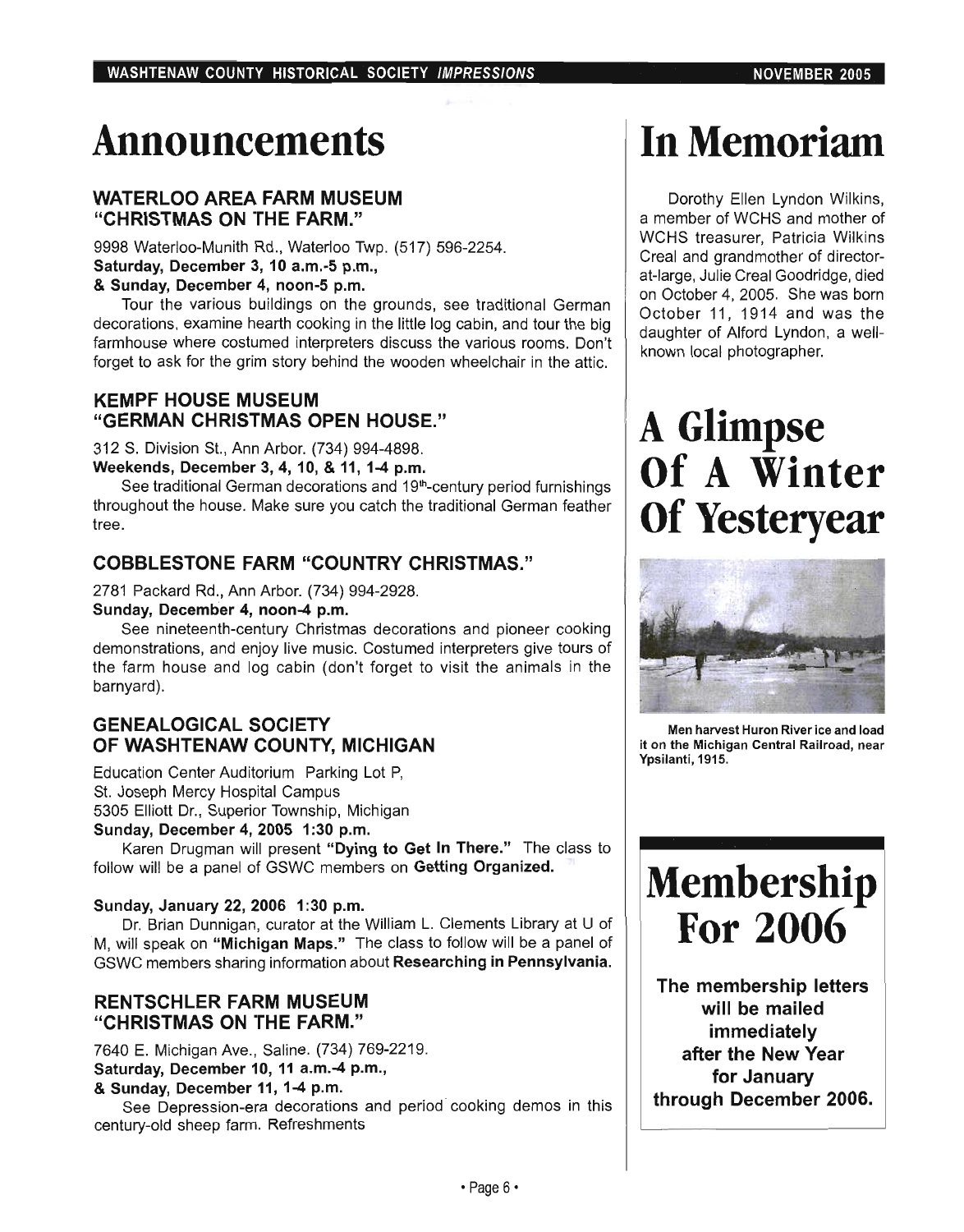# **Volunteer Opportunities**

**GARDEN** - Several volunteers are needed to carry out the plans of our volunteer Master Gardener. This would include planting, weeding, watering (on a regular basis) and general maintenance during the growing season. In past years the garden has been a showplace.

**GENERAL MAINTENANCE** - We would like to develop a team to do minor repairs, painting and odd jobs.

**OFFICE ORGANIZER - We** need someone to maintain the Society files.

**MUSEUM GREETERS**  Welcome museum visitors during open hours, Wednesday, Saturday and Sunday from noon to 4 PM. Work as often as you like  $-$  at least one day or one weekend per month preferred, but any help' would be welcomed.

**MEMBERSHIP** - A person with computer skills who can keep up the membership lists, prepare mailing labels for post cards (seven times yearly), newsletter (seven times yearly) and membership drive (January and February). In midsummer there is a fundraising mailing, also.

**EXHIBIT RESEARCH & PREPARATION** - Help with research and development of upcoming exhibits.

LIBRARIAN - Organize research library and museum books in our collection. Continue the indexing of previous newsletters. One set of indices is author, subject, title and the other is a name index.

**FUNDRAISING I GRANT WRITING:** We are seeking creative people that enjoy the challenge of these activities.

# **Historical Gift Suggestions**



Our Washtenaw County Historical Society gift shop doesn't just offer a variety of interesting local history books. We also have Christmas ornaments, children's toys, postcards, and one-of-a-kind items

Our throws are \$50 each and are available at the Museum on Main Street and from other historical society groups in Washtenaw County.

These throws are woven in Throw North Carolina of 100% cotton and are 60 inches by 50 inches. There

are 19 images of buildings of groups that are members of the Washtenaw County Consortium. Mailing by US Priority Mail is available for \$8.00 each. For additional information: www.washtenawhistory.org and click on Gift Shop or call 734 / 662-9092.

Some of the books we offer for sale include:

**ARGOMANIA** by Henry Gambino. A history of this well- <sup>1</sup>  $l$  ambino. A history of this well- $l$  ,  $l$  ,  $l$  ,  $l$  ,  $l$  ,  $l$  ,  $l$  ,  $l$  ,  $l$  ,  $l$  ,  $l$  ,  $l$  ,  $l$  ,  $l$  ,  $l$  ,  $l$  ,  $l$  ,  $l$  ,  $l$  ,  $l$  ,  $l$  ,  $l$  ,  $l$  ,  $l$  ,  $l$  ,  $l$  ,  $l$  ,  $l$  ,  $l$  ,  $l$  ,  $l$  , loved camera and the company<br>behind it. Just in! \$40

**ANN ARBOR IN THE 19TH CENTURY.** by Grace Shackman A pictorial history of Ann Arbor. 128 pp. \$20

**ANN ARBOR IN THE** *20*TH **CENTURY.** by Grace Shackman A pictorial history of Ann Arbor. 128 pp. \$20

**BIRDSEYE MAP OF ANN ARBOR, MI-1880.** 24 by 30 in. Rolled & in tube. \$10

**HISTORIC BUILDINGS: Ann Arbor, MI.** by Marjorie Reade & Susan Wineberg. 232 pp. \$15

**LOST ANN ARBOR:** by Susan Wineberg. Buildings that "Argomania", a look at Argus Cameras and have been demolished. 128 pp. the company that made them. \$20



**THE INDIANS OF WASHTENAW COUNTY,** MI. 1927 by W. B. Hinsdale. 68 pp. \$7